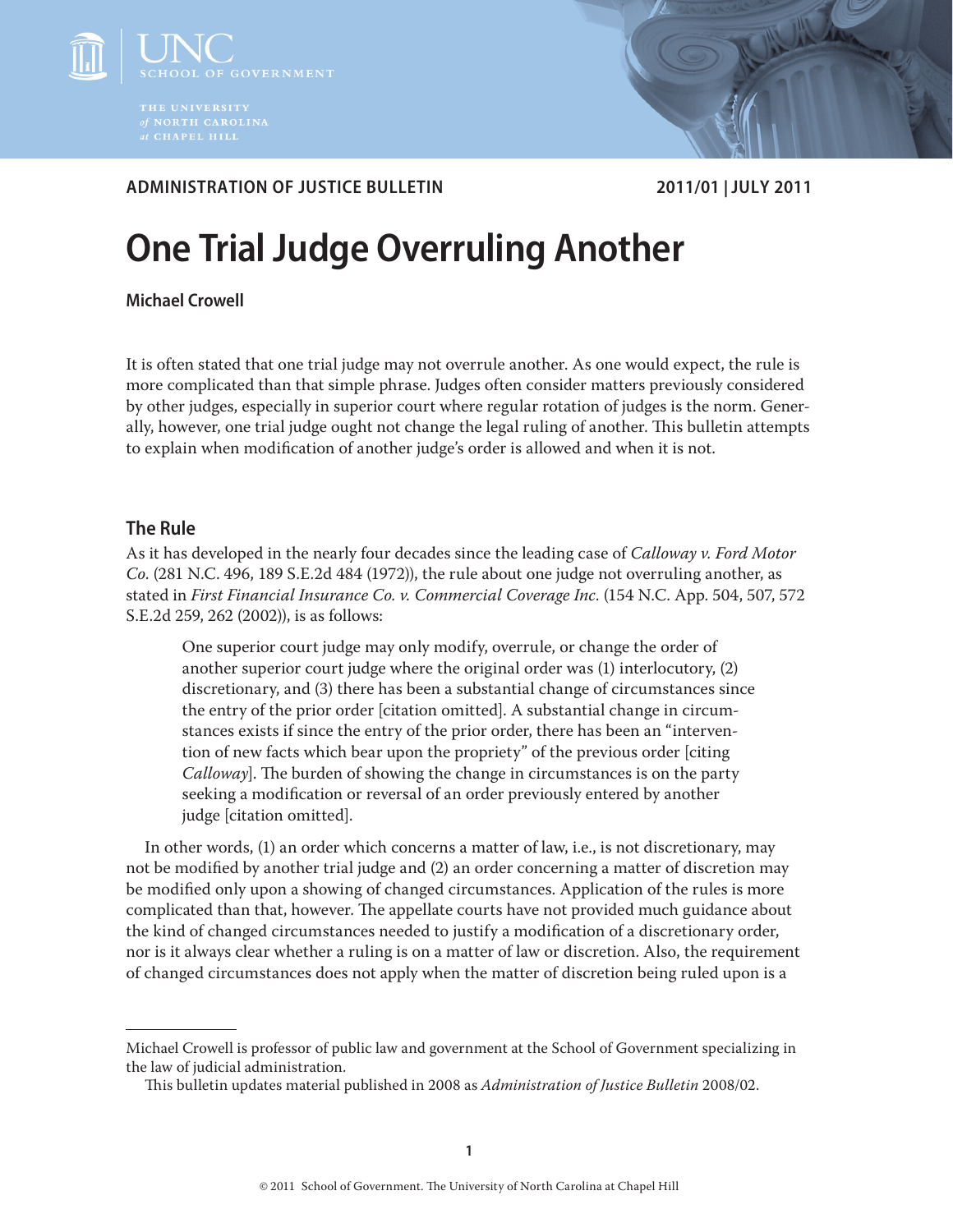procedural issue clearly intended for the trial judge, such as the form of jury voir dire. (In that case the trial judge is not bound by another judge's pretrial order and need not show changed circumstances to justify a different procedure, as discussed below at pages 11–12.)

Of course, the rule against a second judge reconsidering a legal decision by the first judge does not apply when the second judge is being asked to decide a different legal issue from that decided by the first judge. Sometimes, though, it can be difficult to determine whether the legal question is different, particularly when the judge is being presented with a second motion for summary judgment. The particular problem of consecutive summary judgment motions is discussed below at pages 12–14.

## **History and Relevance of Pre-1972 Cases**

Before *Calloway,* the generally understood rule was that an interlocutory order entered by one judge was subject to modification by a second judge so long as it did not affect a substantial right and thus was not appealable.<sup>1</sup> For the most part, the cases did not distinguish between rulings on matters of law and rulings on matters of discretion. Also, except for child custody cases, which specifically required a change in circumstances, there was no particular standard for modifying an order, although some cases spoke of good cause. Because of the widespread confusion about the rule of one judge not overruling another, the pre-*Calloway* cases still may be cited at times to justify a second judge's action, but their usefulness is significantly restricted by *Calloway*.

## **Most Common Statement of the Current Rule**

The statement of the rule used most often by the appellate courts, from *State v. Woolridge*, 357 N.C. 544, 549, 592 S.E.2d 191, 194 (2003), is:

"The power of one judge of the superior court is equal to and coordinate with that of another" [citation omitted]. Accordingly, it is well established in our jurisprudence "that no appeal lies from one Superior Court judge to another; that one Superior Court judge may not correct another's errors of law; and that ordinarily one judge may not modify, overrule, or change the judgment of another Superior Court judge previously made in the same action" [citation omitted].

## **Applicability to District Court, Court of Appeals**

Although the question arises most often in superior court, the same rule of law applies to one district court judge overruling another. $^{\rm 2}$  It also applies to one panel of the court of appeals overruling another panel.<sup>3</sup>

<sup>1.</sup> As examples of pre-*Calloway* cases, see *Mebane v.* Mebane, 80 N.C. 34 (1879); *Allison v. Whittier*, 101 N.C. 490, 8 S.E. 338 (1888); *Revis v. Ramsey*, 202 N.C. 815, 164 S.E. 358 (1932); *Stanback v. Stanback*, 266 N.C. 72, 145 S.E.2d 332 (1965).

<sup>2.</sup> Town of Sylva v. Gibson, 51 N.C. App. 545, 277 S.E.2d 115, *appeal dismissed*, 303 N.C. 319, 281 S.E.2d 659 (1981); *In re* Royster, 361 N.C. 560, 648 S.E.2d 837 (2007).

<sup>3.</sup> North Carolina Nat'l Bank v. Virginia Carolina Builders, 307 N.C. 563, 299 S.E.2d 629 (1983).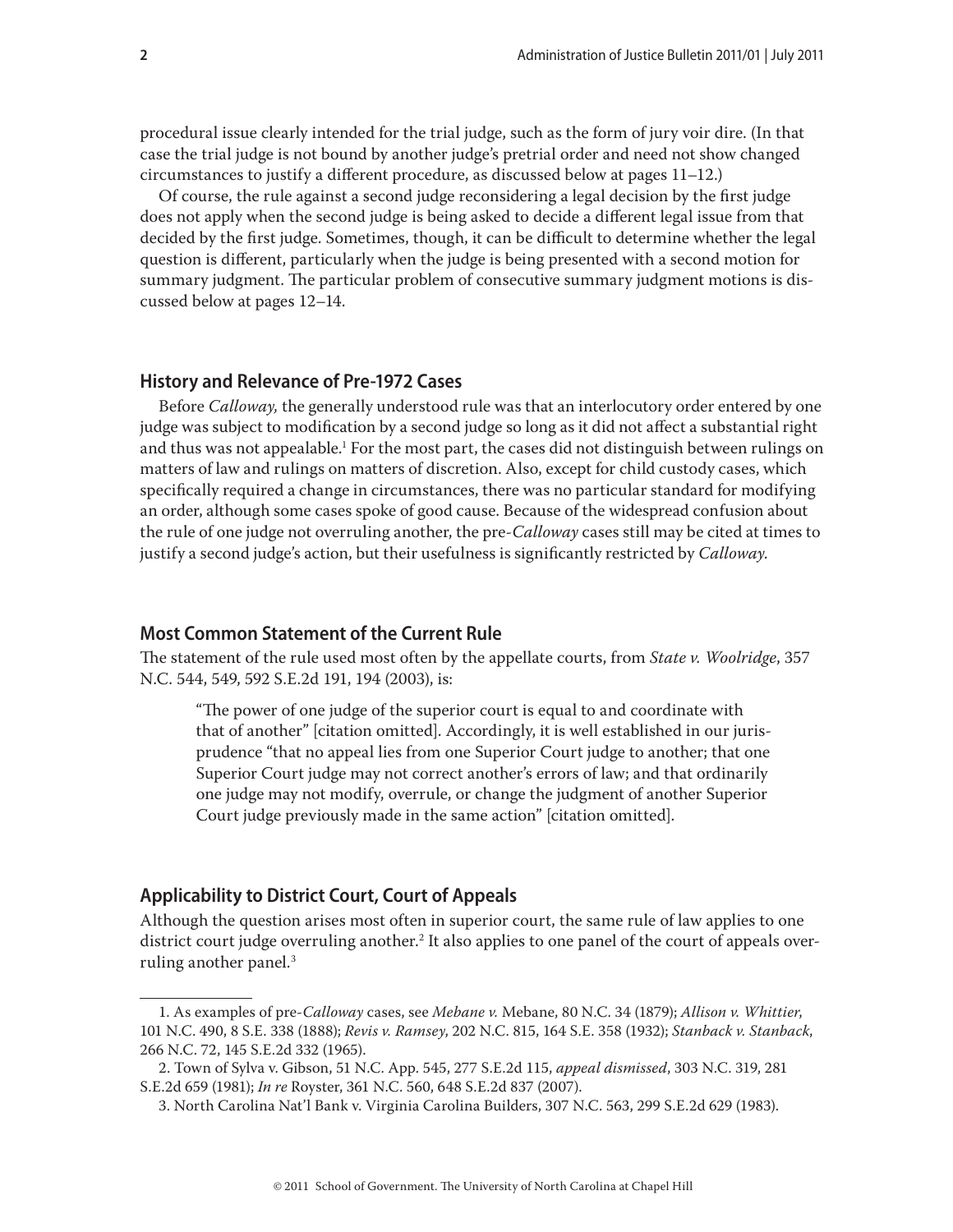## **Interlocutory Orders and Final Orders**

The rule about one judge not overruling another is a rule about interlocutory orders, that is, orders that are not final decisions in cases. An interlocutory order does not finally determine the rights of the parties but awaits further action by the trial court to settle and determine the entire controversy.4 Generally, interlocutory orders are not appealable, but appeal is allowed when the order affects a substantial right. $^5$  Thus, for example, the denial of a motion to dismiss on grounds of governmental immunity is immediately appealable because it involves a substantial right, $^6$  whereas orders denying or allowing discovery generally are not appealable. $^7$ 

If an order is a final order or an interlocutory order which affects a substantial right and has been appealed, the trial court then loses jurisdiction to act further in the case.<sup>8</sup> No trial judge, whether the original or a different judge, may act further on the matter except in certain circumstances, such as settling the record on appeal.

## **Motions to Amend Judgment and Motions for Appropriate Relief**

By statute and rule there are instances when a final decision in a case may be modified later by a trial court. Indeed, the failure to reconsider the original decision may be error.

In civil cases a motion may be made under Rule 59(e) of the Rules of Civil Procedure to amend a judgment or under Rule 60(b) to grant relief from a judgment. These rules spell out the circumstances under which the modification of the final order is permissible and the time within which the motion must be made. Rule 60, for example, requires that a motion for relief from judgment be based on mistake, inadvertence, surprise, excusable neglect, newly discovered evidence, fraud, or other specified grounds.

The very purpose of a Rule 59 or 60 motion is to reconsider a previous decision, and it matters not that the judge hearing the motion is someone other than the original judge. "A Superior Court judge has the authority to grant relief under a Rule 60(b) motion without offending the rule that precludes one Superior Court judge from reviewing the decision of another."9

In *Trent v. River Place, LLC* (179 N.C. App. 72, 632 S.E.2d 529 (2006)), the trial court initially dismissed with prejudice plaintiff William Trent's declaratory judgment action about a development in Wake County. Trent later moved to amend the trial court's order under Rule 59 to dismissal without prejudice or, in the alternative, for relief from the judgment under Rule 60. The trial judge who heard the Rule 59 and 60 motions denied them, saying he thought they needed to be brought before the judge who entered the dismissal. The court of appeals said the rule about modifying another judge's order did not apply to a motion under Rule 59 or 60, that it was the new judge's duty under those rules to determine whether relief was warranted. The refusal

<sup>4.</sup> Veazey v. City of Durham, 231 N.C. 357, 57 S.E.2d 377, *reh'g denied*, 232 N.C. 744, 59 S.E.2d 429 (1950).

<sup>5.</sup> Sections 1-227 and 7A-27(d) of the North Carolina General Statutes (hereinafter G.S.).

<sup>6.</sup> Lovelace v. City of Shelby, 133 N.C. App. 408, 515 S.E.2d 722 (1999), *rev'd on other grounds*, 351 N.C. 458, 526 S.E.2d 652 (2000).

<sup>7.</sup> Dworsky v. Travelers Ins. Co., 49 N.C. App. 446, 271 S.E.2d 522 (1980).

<sup>8.</sup> Bowen v. Motor Co., 292 N.C. 633, 234 S.E.2d 748 (1977); Sink v. Easter, 288 N.C. 183, 217 S.E.2d 532 (1975).

<sup>9.</sup> Hoglen v. James, 38 N.C. App. 728, 731, 248 S.E.2d 901, 904 (1978).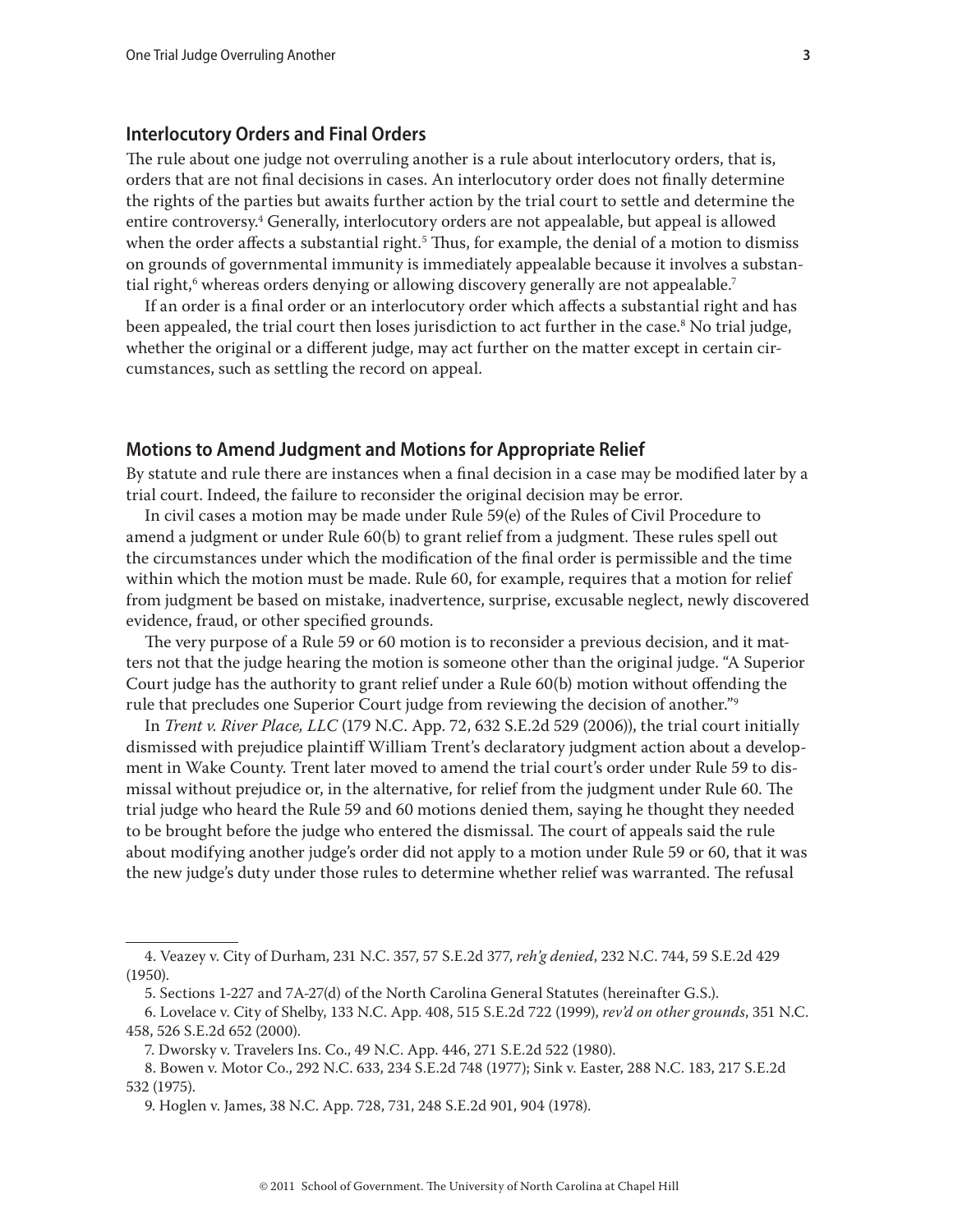of the second judge to entertain the motions was an abuse of discretion, causing the appellate court to vacate the decision dismissing the Rule 59 and 60 motions.

On the other hand, a Rule 60 motion may not be used as a substitute for an appeal. In *Whitfield v. Wakefield* (51 N.C. App. 124, 275 S.E.2d 263 (1981)), for example, Paul Whitfield had sued Walter Wakefield, a New Hampshire resident, over the purchase of antique books from Wakefield. In response, Wakefield wrote a letter saying that the complaint was "highly laughable & a disgrace" and that he was not going to hire a lawyer. When Wakefield filed nothing else, Whitfield moved for judgment by default, which was granted based on a finding that Wakefield had filed no responsive pleading and had not otherwise appeared. Almost two years later Wakefield moved to set aside the default under Rule 60(b). The new judge granted relief, finding that the letter was an appearance and, having so appeared, that Wakefield had been entitled to notice of the application for default that he was not given. The court of appeals, though, said Rule 60(b) did not allow the second judge to substitute his own finding that the letter constituted an appearance for the first judge's finding that it did not. The proper course would have been appeal of that finding.

For a criminal case a motion for appropriate relief is the vehicle for setting aside a judgment. The procedure for a motion for appropriate relief is set out in G.S. 15A-1420, and the time limits for filing the motion are in G.S. 15A-1414, -1415, and -1416. Generally the motion must be made within ten days of entry of judgment, but G.S. 15A-1415(b) allows later motions for certain specified grounds, such as the trial court lacking jurisdiction, a significant change in the law requiring retroactive application, and the sentence being unauthorized. G.S. 15A-1413 allows the motion to be heard by any judge in the district but also allows the judge to whom the motion is made to refer it to the judge who heard the case, and that judge may act even if the judge's commission has expired or the judge is now assigned to another district.

Further discussion of motions to amend or for relief from judgments, or motions for appropriate relief in criminal cases, is beyond the scope of this bulletin. For a comprehensive discussion of motions for appropriate relief see Jessica Smith, "Motions for Appropriate Relief," *Administration of Justice Bulletin* 2010/03 (June 2010), available at http:// sogpubs.unc.edu/ electronicversions/pdfs/aojb1003.pdf.

## **Reason for the Rule**

The rule barring one trial judge from modifying or vacating an interlocutory order entered by another trial judge serves judicial economy by avoiding protracted reargument of the same issue, prevents judge shopping and the resulting public perception that the outcome of a case depends on knowing the judge, and helps preserve relationships between judges.

## **The** *Calloway* **Decision**

As previously mentioned, the current rule about one judge not overruling another dates from the 1972 case of *Calloway v. Ford Motor Co*. In *Calloway*, an Asheville police officer, Charles Calloway, sued Ford Motor Company and the local dealer after he was injured because of a defective seat belt in his patrol car. Neither Ford nor the local dealer raised the statute of limitations in its initial answer, but the dealer later moved to amend its answer in order to include the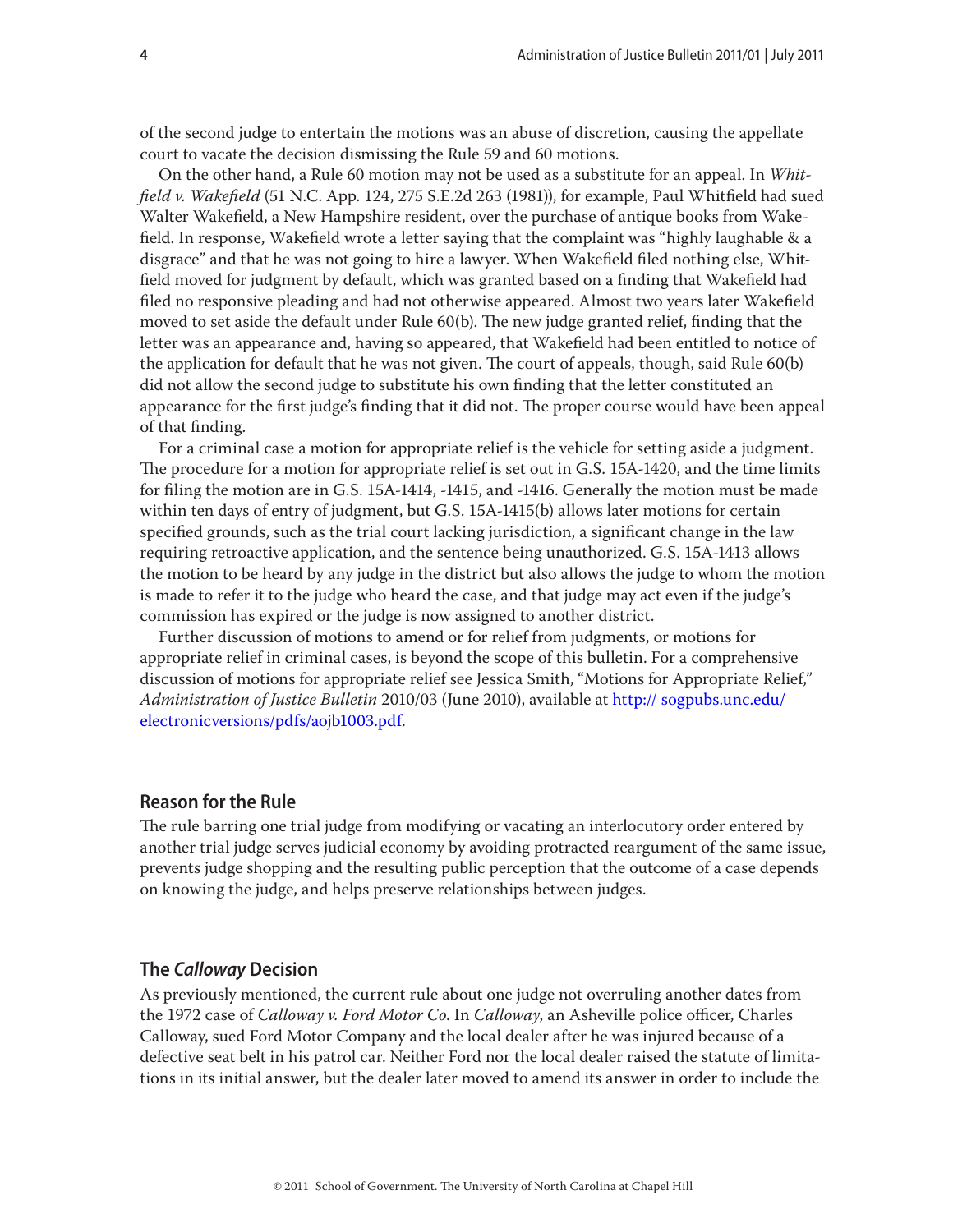defense. The motion was denied by Judge Hasty. The other defendant, Ford, subsequently filed an amended answer which did include the statute of limitations defense. Calloway moved to strike Ford's statute of limitations defense, but Judge Sam Ervin denied the motion and allowed summary judgment for Ford based on expiration of the time limit. Ervin then denied the dealer's motion to be allowed to plead the statute of limitations, saying that Hasty already had ruled on the issue and that he could not overrule another trial judge.

The North Carolina Supreme Court stated that while one superior court judge ordinarily may not overrule another, an interlocutory order can be modified based on changed circumstances. The court decided that Ervin could have reversed the Hasty decision, which had denied the dealer's request to amend its answer because of the changed circumstance of Ford being allowed to use the statute of limitations in its defense.

## **Situations in Which the Second Judge Could Not Act**

#### **Rulings on Matters of Law**

In the following cases the appellate court decided that the second judge did not have authority to modify the order of the first judge because the first judge was ruling on a matter of law.

*Motion to suppress evidence* (State v. Woolridge, 357 N.C. 544, 592 S.E.2d 191 (2003))

The first judge suppressed evidence of twenty grams of heroin found in the defendant's apartment, but a second judge later granted a motion to reexamine the evidence and allowed its admission. The first judge had suppressed the evidence based on his finding of no exigent circumstances for the warrantless search. The second judge allowed the evidence under the inevitable discovery exception, which had not been argued at the first hearing. That argument was supported by the same evidence the prosecutor used at the first hearing plus additional testimony from the officers as to the likelihood of finding the heroin in the subsequent search with a warrant if the heroin had not already been discovered.

The supreme court held that the second judge should not have acted on the motion. In part the court seemed to say that while the prosecutor used a different legal theory at the second hearing, the question of law being decided was still the same, i.e., whether the evidence should be suppressed. The court also said that there was no change in circumstances because the prosecution's evidence was essentially the same as in the first hearing or could have been presented at that time. Under either view the court saw this as a case of judge shopping:

The reason one superior court judge is prohibited from reconsidering the decision of another has remained consistent for over one-hundred years. When one party "wait[s] for another [j]udge to come around and [takes its] chances with him," and the second judge overrules the first, an "'unseemly conflict'" is created [citations omitted]. Given this Court's intolerance for the impropriety referred to as "judge shopping" and its promotion of collegiality between judges of concurrent jurisdiction, this "'unseemly conflict' . . . will not be tolerated" [citations omitted]. (*Woolridge*, 357 N.C. at 550, 592 S.E.2d at 194)

*Award of attorneys' fees* (Able Outdoor Inc. v. Harrelson, 341 N.C. 167, 459 S.E.2d 626 (1995)) The Department of Transportation revoked Able's billboard permit but then reinstated the permit when the billboard company appealed. The first judge awarded Able attorneys' fees under G.S. 6-19.1. The second judge vacated the award after deciding that the statute was not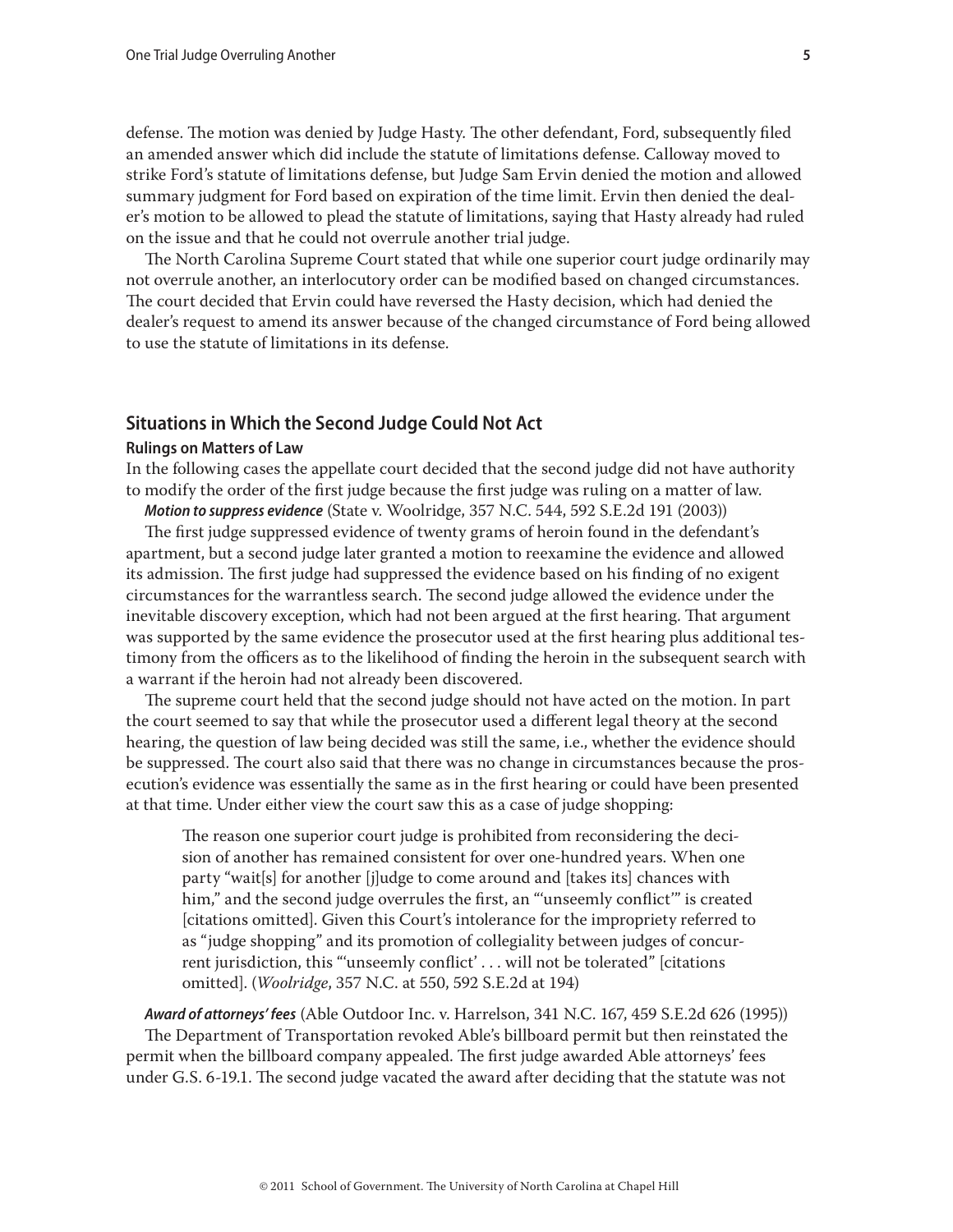applicable and the first judge did not have jurisdiction to award fees, thus making the order void. The supreme court held that the first judge did have jurisdiction; therefore, it was improper for the second judge to act and alter the award of attorney's fees. (Also see the section entitled "The Effect of a Void Order" beginning on page 14.)

*Motion for summary judgment based on same issue as motion to dismiss* (Adkins v. Stanly County Bd. of Educ., 692 S.E.2d 470 (N.C. Ct. App. 2010))

Ordinarily the denial of a motion to dismiss does not bar a second judge from considering a motion for summary judgment from the same party because the legal standards for the two motions are different. For a motion to dismiss, the question is whether the pleading is legally sufficient; for summary judgment, it is whether a party is entitled to judgment as a matter of law based on uncontested facts which may come from either the pleadings or other materials. (See the discussion of *Barbour v. Little* on page 10.)

In some instances, however, action by the second judge will not be appropriate because the decision on summary judgment depends on a legal ruling that has already been made in denying the motion to dismiss. In *Adkins*, assistant superintendent Mary Adkins had sued the school board for libel and breach of contract when the board cut her salary in 2000. That case was settled, her salary was restored, and her contract was extended to 2004. In 2004, though, the board refused to renew her contract. Adkins sued again, claiming retaliation for the earlier lawsuit. The new claim depended on whether Adkins's original 2000 lawsuit had been on a matter of public concern. The school board moved to dismiss, but the judge denied the motion for most claims, one of his findings being that the 2000 lawsuit had been on a matter of public concern. A year later a second judge granted summary judgment for the school board.

The court of appeals held that although the motions to dismiss and for summary judgment involved different legal standards, the dispositive legal issue for both—whether the 2000 lawsuit was on a matter of public concern—was the same and, therefore, that the second judge improperly overruled the first. To reach that result the appellate court had to look beyond the fact that the motions came under different rules with different legal tests and instead parsed the complaint, motions, and orders to determine whether there was a common legal ruling. It might appear from *Barbour v. Little* that a motion for summary judgment always involves a different legal ruling from that in a motion to dismiss, but *Adkins* says it is necessary to look beyond the titles of the motions and ascertain the actual dispositive legal ruling for each.

*Exclusion of time from calculations for Speedy Trial Act* (State v. Sams, 317 N.C. 230, 345 S.E.2d 179 (1986))

The first judge ordered that a two-month continuance not be counted toward the deadline under the Speedy Trial Act. Contrary to the requirement of the statute, the prosecutor had not served on the defendant the motion to continue and to exclude that time. The defendant then argued to another judge that the charges should be dismissed for violation of the Speedy Trial Act because the first judge's order was entered ex parte in violation of the statute. The second judge refused to dismiss the case. The supreme court held that because the first judge had jurisdiction to enter the order it was not void ab initio; it was merely voidable and had to be honored by the second judge until the order was attacked directly and vacated. The defendant, however, did not attack the order directly by filing a motion to vacate—he only attacked it collaterally with his motion to dismiss under the Speedy Trial Act. Therefore, the second judge was correct in honoring the order. (Also see the section entitled "The Effect of a Void Order" beginning on page 14.)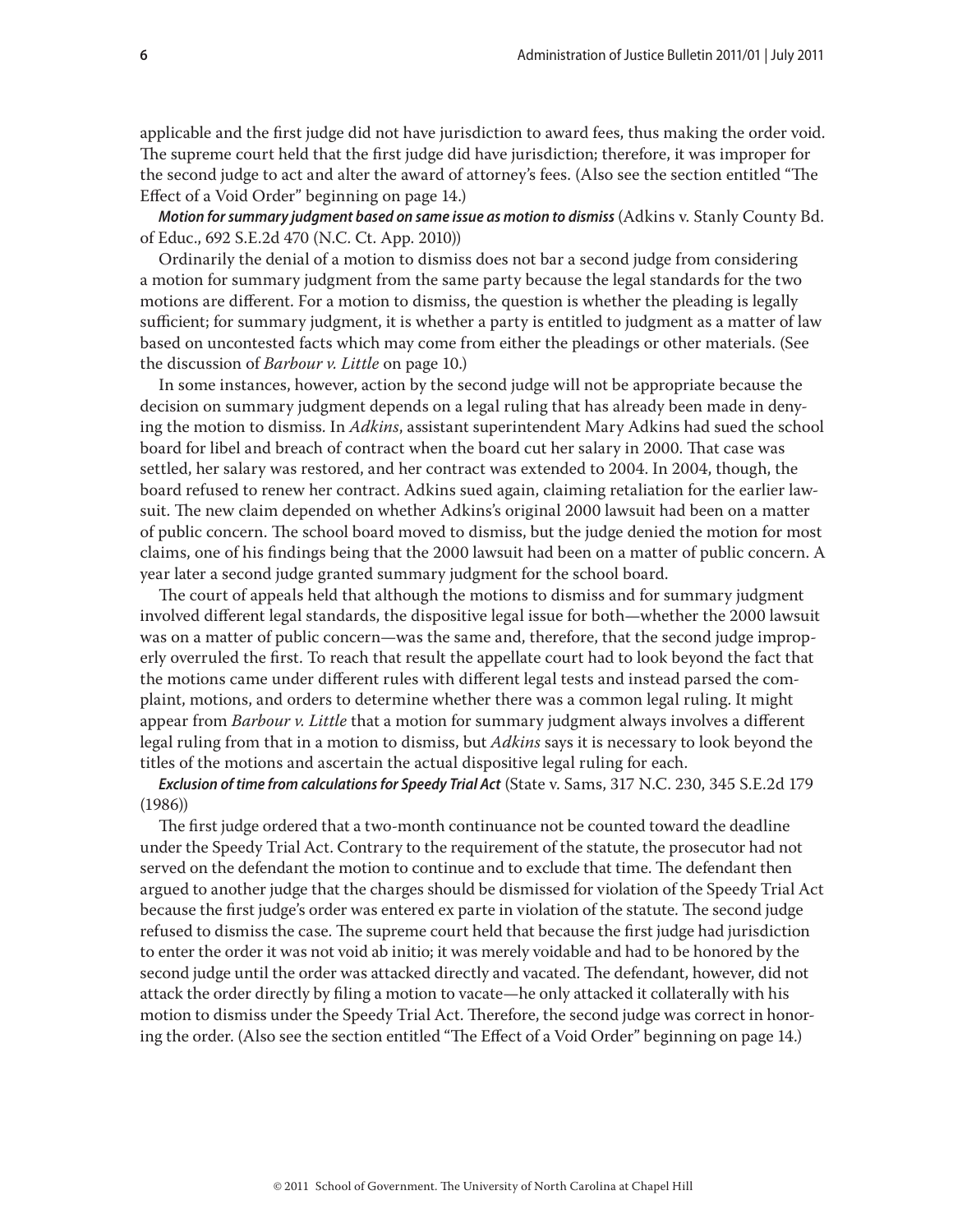*Invalid order to reimburse insurance company for partial advance payment* (Thornburg v. Lancaster, 303 N.C. 89, 277 S.E.2d 423 (1981))

The plaintiff, who was suing for injuries in an automobile accident, already had accepted a payment from the defendant car owner/driver's insurance company. There was a dispute about whether she had entered a final settlement. The first judge denied the defendant's motion for summary judgment but ordered the plaintiff to reimburse the insurance company several thousand dollars. When she failed to do so, the defendant moved to dismiss the case, and the second judge granted the motion. The supreme court held that the order for reimbursement was invalid but also held that the second judge properly determined that he could not consider the propriety of the first judge's order; the second judge could consider only whether the plaintiff had complied with the order for reimbursement, not whether the order was correct.

*Order dismissing divorce action based on file record showing no service of complaint* (Bumgardner v. Bumgardner, 113 N.C. App. 314, 438 S.E.2d 471 (1994))

The wife filed for divorce from the husband, but the complaint was never served. When the parties were in court on another matter, the husband waived service, the divorce was heard, and the first judge announced a judgment of divorce. No judgment was entered, however. The husband subsequently moved to dismiss the complaint based on failure to serve the summons and complaint. The second judge, reviewing the file and seeing no indication of service and nothing indicating the first judge's judgment, granted the motion ex parte. The wife then returned to the first judge with a proposed judgment, which the first judge entered, including setting aside the dismissal by the second judge. The court of appeals held that the first judge had no authority to set aside the second judge's order of dismissal. The order of dismissal was valid based on the information in the file when the second judge entered it, there being no valid entry of judgment by the first judge at that time. The wife should have appealed from the dismissal or moved for relief under Rule 60.

## **No Showing of Material Change in Circumstances**

In the following cases the first judge was dealing with a matter of discretion, but the second judge was not justified in modifying the order because there was an insufficient showing of a material change in circumstances.

*Motion for special jury venire* (State v. Duvall, 304 N.C. 557, 284 S.E.2d 495 (1981))

The first judge denied the prosecutor's motion for a special jury venire to bring in out-ofcounty jurors to hear a hit-and-run case. Six months later another judge granted the motion. Although additional affidavits had been submitted for the second hearing on the motion, the supreme court found that they were repetitive of the evidence submitted at the initial hearing and that the second judge should not have acted. In endorsing the "general impropriety" of one judge attempting to correct another's legal error, the court explained the dangers of a different rule:

Indeed, if the rule were otherwise, the normal reviewing function of appellate courts would be usurped, and, in some instances, the orderly trial process could be converted into a chaotic, protracted affair as one party attempted to shop around for a more favorable ruling from another superior court judge. It is thus clear that the power of a superior court judge to modify an interlocutory order, previously entered by another judge, can be exercised only in the limited situation where the party seeking to alter that prior ruling makes a sufficient showing of a substantial change in circumstances during the interim which presently warrants a different or new disposition of the matter. (*Duvall,* 304 N.C. at 562, 284 S.E.2d at 498–99)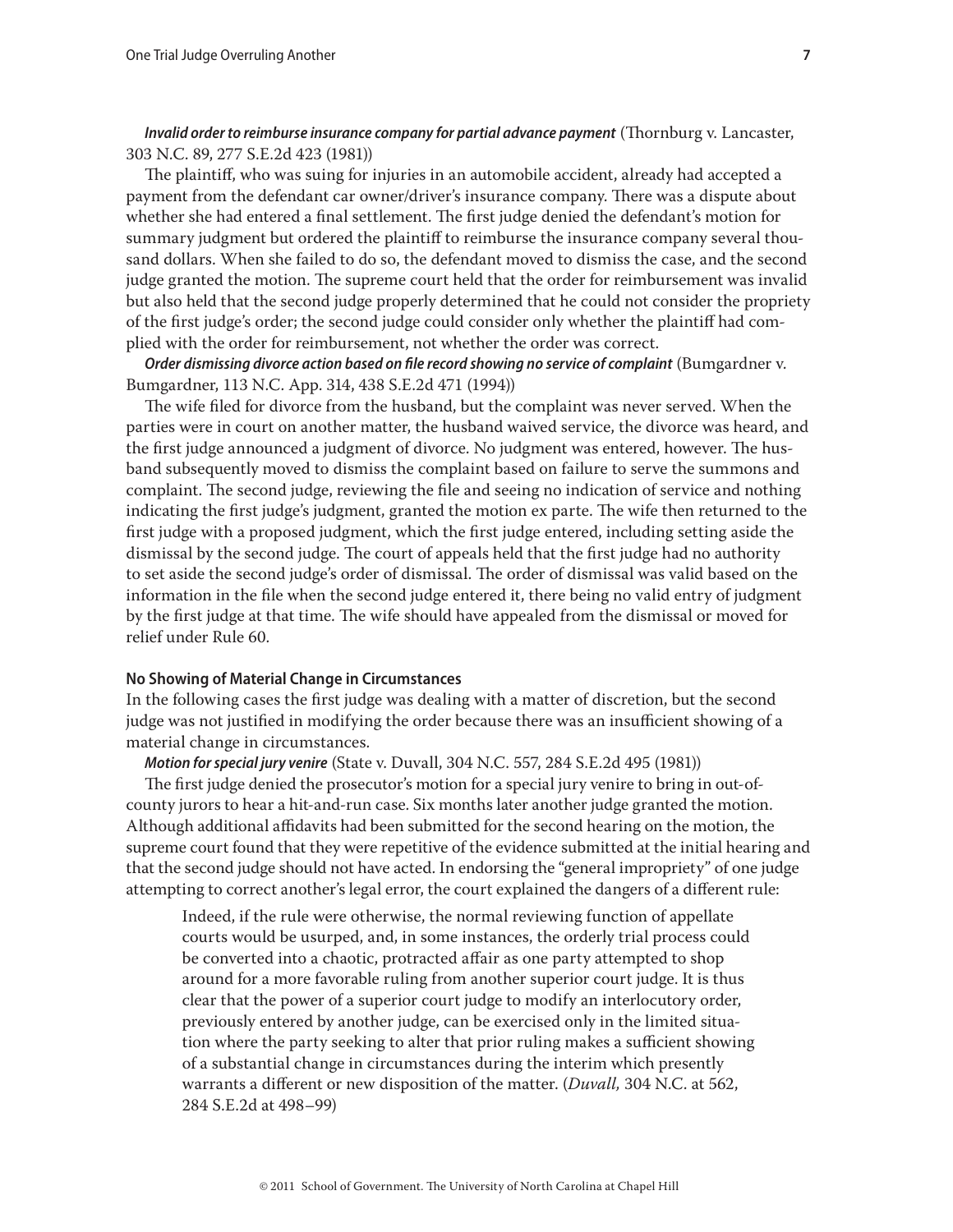The court went on to say that the mere passage of time between rulings would not necessarily indicate a change in circumstances, and that the presentation of additional affidavits was pertinent only if they concerned new and different facts which were not before the first judge. (Note the emphasis on the same issue in the later *State v. Woolridge* case discussed above at page 5.) The implication of the court's discussion of the facts is that if there had been a material change in circumstances, the second judge could have granted the motion for a special jury venire.

*Motion to amend answer in divorce action* (Madry v. Madry, 106 N.C. App. 34, 415 S.E.2d 74 (1992))

The husband sued his wife for divorce. The wife, who had suffered brain damage, moved to amend her answer to assert that the husband had to proceed under G.S. 50-5.1 because of her "incurable insanity." The first district court judge denied the motion to amend. The wife then moved to dismiss under Rule 12(b)(6) of the Rules of Civil Procedure, asserting the same argument, that the husband's action had to be made under G.S. 50-5.1. The second district court judge converted the motion to dismiss into a motion for summary judgment and granted summary judgment to the wife. The court of appeals held that the first judge erred in denying the motion to amend the answer but also that the second judge could not enter the summary judgment because "the legal issue decided in that judgment, whether G.S. 50-5.1 bars this plaintiff's claim for absolute divorce pursuant to G.S. 50-6, was precisely the same issue decided to the contrary by [the first judge's] earlier order denying defendant's motion to amend." *Madry*, 106 N.C. App. at 38, 415 S.E.2d at 77. The court noted that the first order was one directed to the discretion of the trial judge, but it still could not be modified unless there was a material change in circumstances. There was no material change in circumstances here where the motion to dismiss was filed even before the first judge had signed the order denying the motion to amend. Although not explicitly stated by the court, the decision implies that the second judge could have modified or reversed the order denying the motion to amend the complaint if there had been a material change in circumstances.

*Motion to compel discovery* (Crook v. KRC Management Corp., 697 S.E.2d 449 (N.C. App. 2010)) This slip-and-fall case seemed to be one continuous fight over discovery, with each side filing multiple motions to compel over an eighteen-month period. In the first round of motions, the judge granted the plaintiffs' request that KRC provide additional responses to some interrogatories but denied the request that KRC be required to produce certain documents. Upon further motions to compel, a later judge ordered the documents produced and imposed a \$50,000 fine plus costs and attorney's fees for KRC's failure to do so. The court of appeals held, though, that the sanctions were invalid because the second judge in effect was overruling the first on whether KRC had to produce the documents. Although the first judge's order had not specifically identified the documents in question, it was clear from the plaintiffs' subsequent motions that the documents in dispute throughout the eighteen months were the same ones sought in the original discovery requests. The plaintiffs tried to argue on appeal that a change in circumstances justified the later order, but there were no findings by the trial judge to support that position. In fact, the second judge had not known of the first judge's order because the plaintiffs had failed to inform him of the earlier motion to compel and the first judge's decision.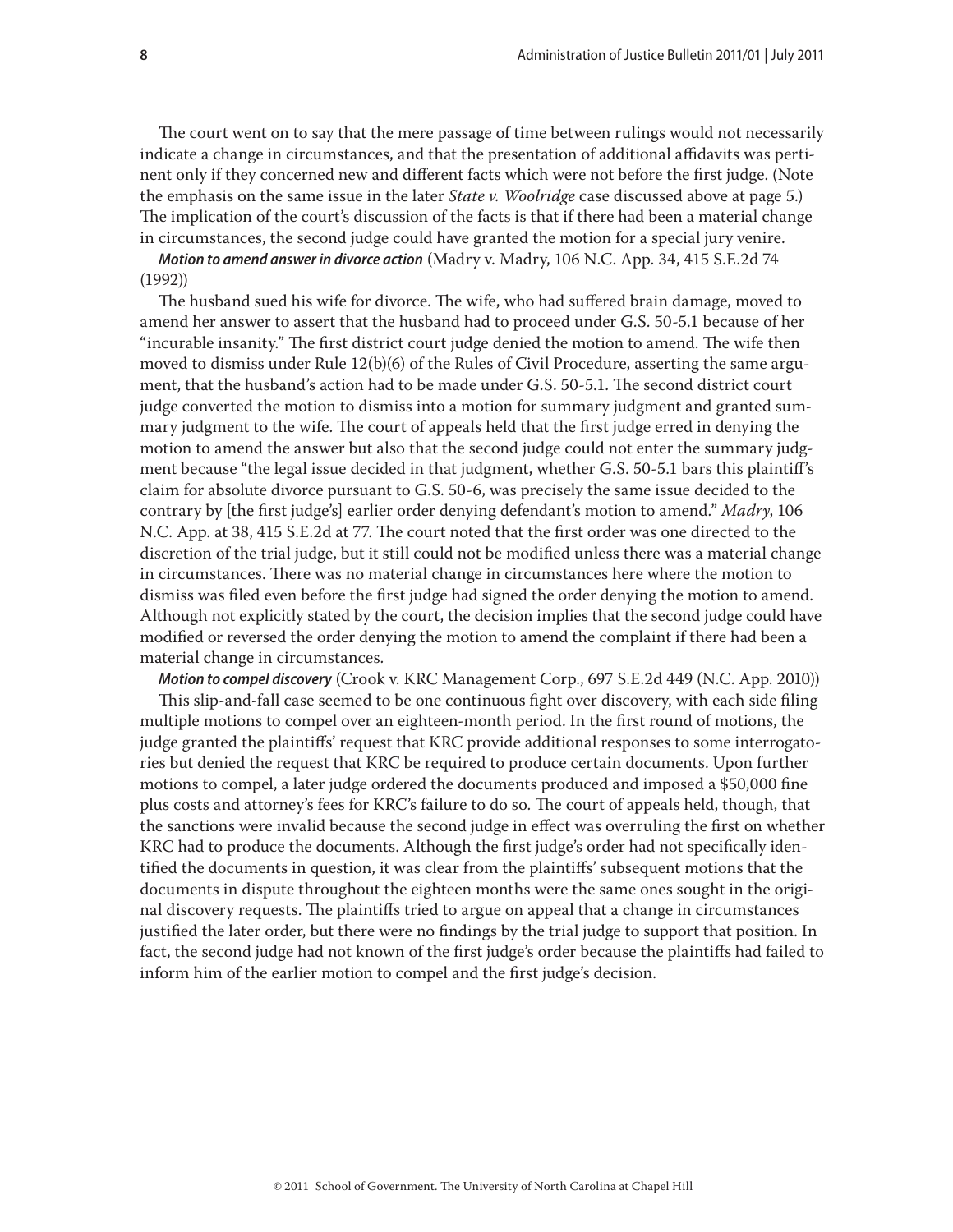# **Situations in Which the Second Judge Could Reconsider the First Judge's Order**

In the following cases, the appellate court held that the second judge had authority to modify the first judge's decision.

*Clarification of order on disclosure of financial records* (Rosenstadt v. Queens Towers Homeowners' Ass'n Inc., 177 N.C. App. 273, 628 S.E.2d 431 (2006))

The court held that the second judge was only clarifying the first judge's order on disclosure of financial records. Because the first order had not specified where the records were to be examined and whether copies were sufficient, the second judge could modify the order to address those issues without running afoul of the rule about one judge not modifying the order of another.

*Setting aside sanctions for not complying with discovery* (Stone v. Martin, 69 N.C. App. 650, 318 S.E.2d 108 (1984))

The second judge was allowed to set aside the first judge's order of sanctions for failure to comply with discovery. The first judge had entered default against defendants as a sanction under Rule 37 for their refusal to answer interrogatories or requests for admissions. The court of appeals considered the sanction subject to later modification because, first, it was an interlocutory discretionary order and, second, Rule 55(d) of the Rules of Civil Procedure specifically allows setting aside an entry of default "for good cause shown." The court then reviewed the change in circumstances and found that it justified the second judge's decision. (Note that the "good cause" language in Rule 55(d) applies only to setting aside entry of default. Once default judgment is entered, Rule 60(b) on setting aside a judgment applies.)

*Setting aside entry of default* (Global Furniture Inc. v. Proctor, 165 N.C. App. 229, 598 S.E.2d 232 (2004))

Rule 55(d) of the Rules of Civil Procedure allows an entry of default to be set aside for "good cause." The plaintiff against whom default had been entered (on a counterclaim), however, had failed to use Rule 55, so the court of appeals reviewed the trial court's decision to strike the default under the *Calloway* "substantial change in circumstances" test and found that the second judge should not have altered the first judge's entry of default. Had the motion to set aside the default been made under Rule 55(d), however, the second judge would have had to only find "good cause" to act.

*Revocation of* **pro hac vice** *admission* (Smith v. Beaufort County Hosp. Ass'n Inc., 141 N.C. App. 203, 540 S.E.2d 775 (2000), *rev. denied*, 353 N.C. 381, 547 S.E.2d 435 (2001))

The statutes governing *pro hac vice* admission of out-of-state lawyers specifically state in G.S. 84-4.2 that such permission "may be summarily revoked by the General Court of Justice . . . on its own motion and in its discretion." Thus the court held that a second superior court judge could revoke the *pro hac vice* admission of Florida lawyers in a medical malpractice action without any findings of fact and without a showing of a change in circumstances or misconduct or other evidence to warrant the revocation. Because of the statute, the appellate court reviewed the trial court's decision only for abuse of discretion.

*Class certification* (Dublin v. UCR Inc., 115 N.C. App. 209, 444 S.E.2d 455, *rev. denied*, 337 N.C. 800, 449 S.E.2d 569 (1994))

A second judge had authority to decertify a class of plaintiffs that had been certified by the first judge because the certification was a discretionary interlocutory order which was subject to later modification. The modification was not allowable in this particular case, however, because there was no changed circumstance to justify it. Between the original certification of the class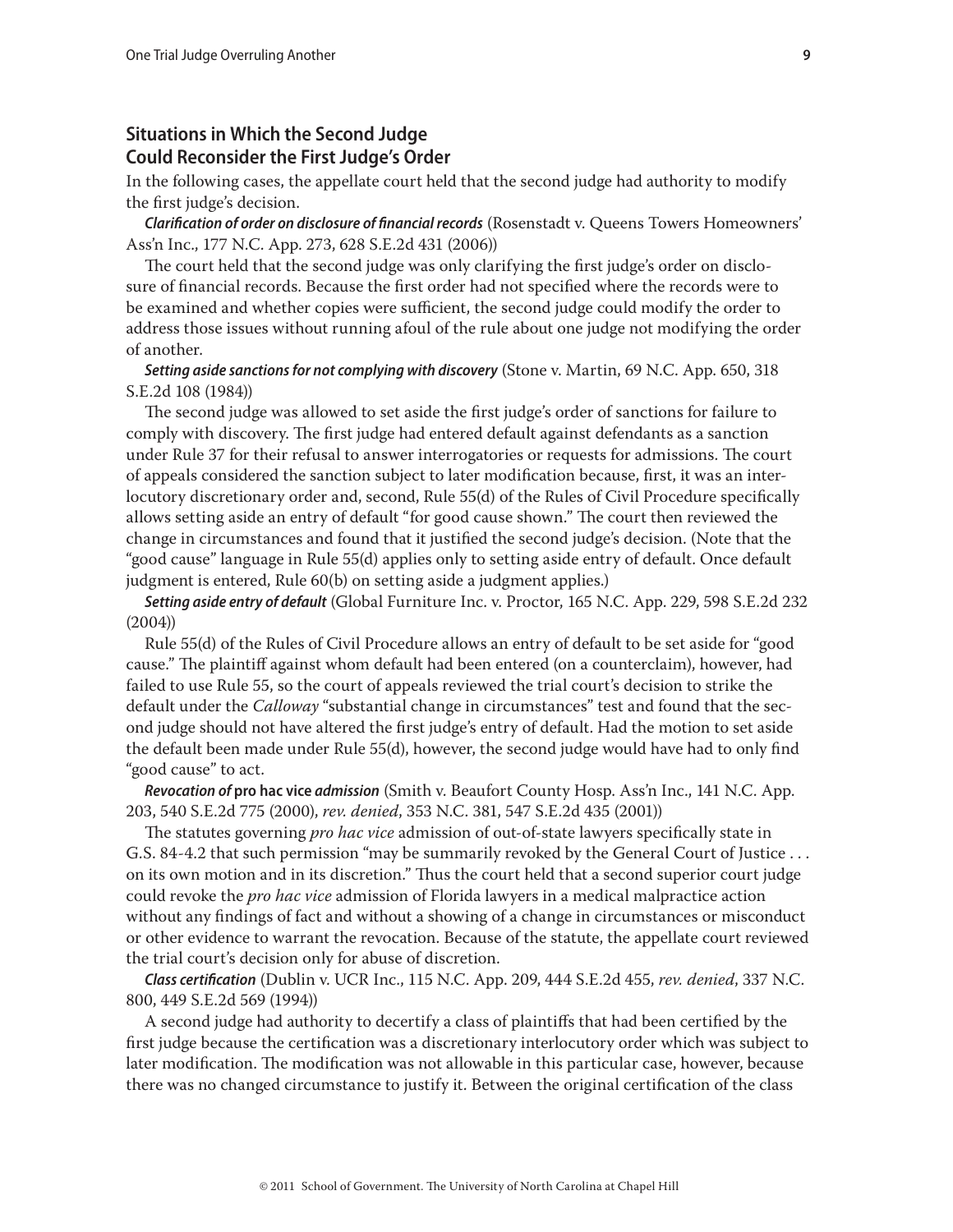and the later decertification new defendants and new claims had been added, but those additions did not affect the nature of the claims against the original defendants.

*Motion for summary judgment after motion to dismiss* (Barbour v. Little, 37 N.C. App. 686, 247 S.E.2d 252, *rev. denied*, 295 N.C. 733, 248 S.E.2d 862 (1978))

A motion for summary judgment under Rule 56 of the Rules of Civil Procedure involves a different legal standard from that in a motion under Rule 12(b)(6) to dismiss for failure to state a claim; therefore, the first judge's denial of the motion to dismiss usually will not preclude the second judge from later considering and granting summary judgment. *Barbour* was a challenge by landowners to the adoption of a master plan for the Eno River State Park by the Department of Natural and Economic Resources (DENR). DENR's motion to dismiss was denied, but after discovery and the submission of affidavits the second judge granted summary judgment to the agency. As the court explained:

While one superior court judge may not overrule another, the two motions do not present the same question. Alltop v. Penney Co., 10 N.C. App. 692, 179 S.E.2d 885 (1971). The test on a motion to dismiss under Rule 12(b)(6) is whether the pleading is legally sufficient. The test on a motion for summary judgment made under Rule 56 and supported by matters outside the pleadings is whether on the basis of the materials presented to the court there is any genuine issue as to any material fact and whether the movant is entitled to judgment as a matter of law. Therefore, the denial of a motion to dismiss under Rule 12(b)(6) does not prevent the same court, whether in the person of the same or a different superior court judge, from thereafter allowing a subsequent motion for summary judgment made and supported as provided in Rule 56. (*Barbour*, 37 N.C. App. at 692, 247 S.E.2d 255–56)

As the discussion of *Adkins v. Stanly County Board of Education* on page 6 indicates, however, one cannot automatically assume that the motion for summary judgment and the motion to dismiss involve different legal issues. It may be, as in *Adkins*, that the dispositive legal ruling for both motions is the same and that the second judge should not act. In deciding whether it is appropriate to rule, the second judge needs to look beyond the titles of the motions and determine whether a ruling on summary judgment requires reconsideration of the legal issue that was critical to the decision on the motion to dismiss.

*Motion for permissive intervention after motion to dismiss for lack of standing* (Bruggeman v. Meditrust Co. LLC, 165 N.C. App. 790, 600 S.E.2d 507 (2004))

The first judge dismissed plaintiffs Newton and McGonigal from the lawsuit for lack of standing in a dispute among real estate brokers about commissions. Later, though, a second judge allowed Newton and McGonigal to intervene. In remanding, the court of appeals noted that

this Court has upheld a subsequent order by a different judge in the same action where the subsequent order was "rendered at a different stage of the proceeding," did not involve the same materials as those considered by the previous judge, and did not "present the same question" as that raised by the previous order. (*Bruggeman*, 165 N.C. App. at 795, 600 S.E.2d at 511)

The court then discussed the difference between the lack-of-standing issue and the intervention. Standing requires the plaintiff to show actual injury, that there is a justiciable controversy between adverse parties with substantial interest affected. Permissive intervention, on the other hand, only requires that the intervenor's action and the main action have a question of law or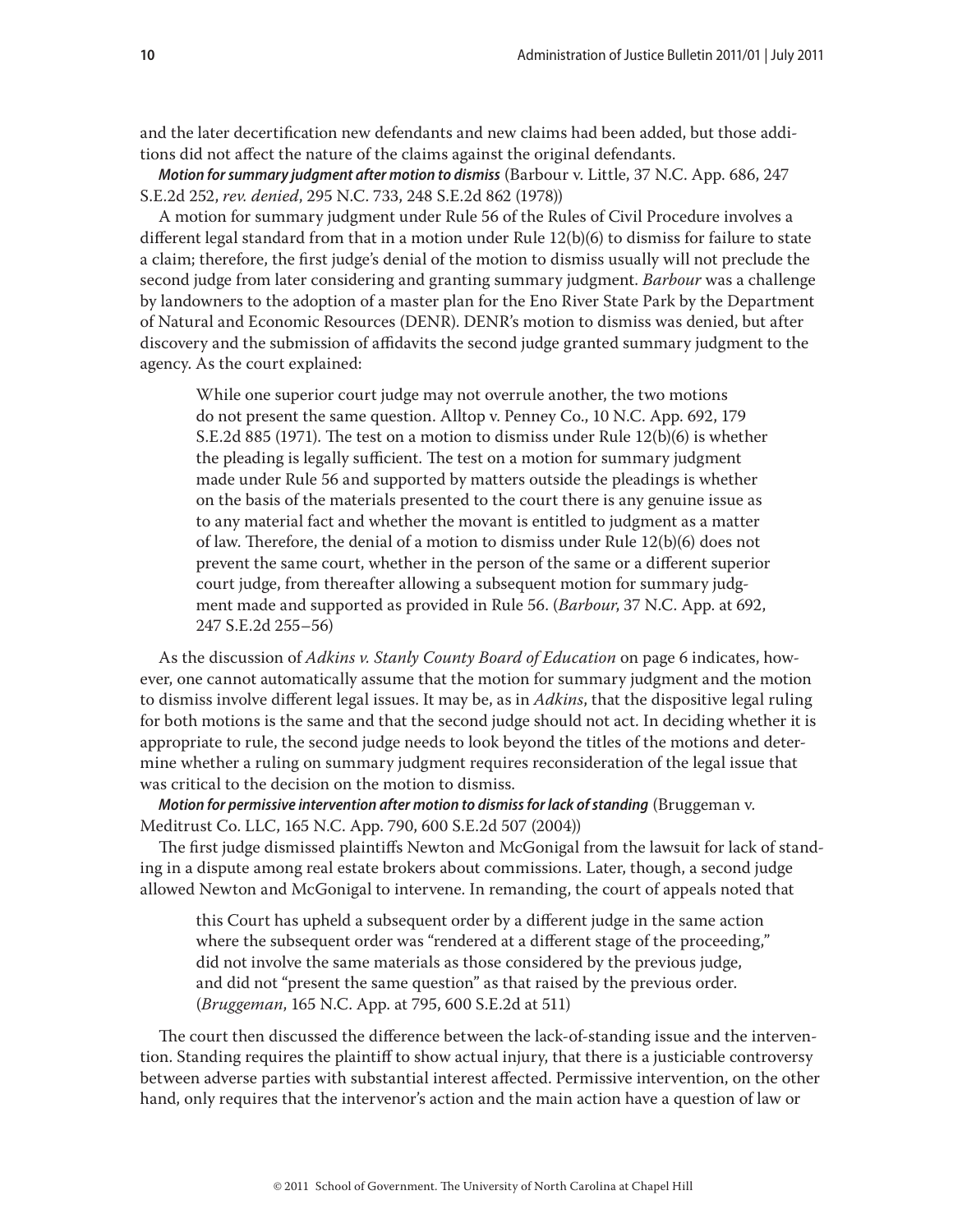fact in common. Standing is only one factor for a court to consider in deciding whether to grant permissive intervention. The second judge, therefore, was ruling on a separate legal issue from the one decided by the first judge and would not be violating the rule of one judge not overruling another. (Judge John Tyson wrote a strong dissent, however, concluding that the two issues really were essentially the same and that the second judge could not have acted without a showing of a substantial change in circumstances. Indeed, the second judge's order acknowledged that it was overruling the first judge's decision.)

*Order directing referee to determine amounts owed on policies* (First Fin. Ins. Co. v. Commercial Coverage Inc., 154 N.C. App. 504, 572 S.E.2d 259 (2002))

The first judge had ordered a referee to decide "in his sole discretion" which insurance policies were involved in a dispute between companies over commissions and bonuses and then to determine the amount owed in bonus on each policy. The referee previously had conducted a sampling, and the new order was intended to complete his work. The parties then disagreed over the materials to be provided to the referee and ended up before a second judge. Finding that the referee had not been able to complete his work through no fault of his own, the second judge rescinded the first judge's order, adopted the referee's earlier report, and entered summary judgment. The court of appeals decided that while the initial order was interlocutory and subject to modification, the later rescission was not justified because there had been no change in circumstances. The only change after the first order was that the parties could not agree on the materials to submit to the referee, but the order gave the referee sole discretion to determine what materials to use. Therefore, the parties' disagreement was irrelevant.

*Motion to amend answer in divorce action* (Madry v. Madry, 106 N.C. App. 34, 415 S.E.2d 74 (1992))

See the discussion of *Madry* on page 8 under the section entitled "No Showing of Material Change in Circumstances." Note that the court considered the decision on the motion to amend to be a matter of discretion with the trial judge, meaning it could be altered upon a showing of a material change in circumstances.

*Motion for special jury venire* (State v. Duvall, 304 N.C. 557, 284 S.E.2d 495 (1981))

See the discussion of *Duvall* on pages 7–8 under the section entitled "No Showing of Material Change in Circumstances." Note that the court considered the decision on the motion for a special jury venire to be a matter of discretion, meaning it could be modified or reversed upon a showing of a material change in circumstances.

## **Procedural Matters within the Discretion of the Trial Judge**

Some matters of procedure are considered to be specifically within the discretion of the trial judge, and that judge is not bound by a pretrial order entered by another judge. In these instances the trial judge may choose a different procedure from that ordered by the earlier judge without the need for any particular showing of changed circumstances.

## **Voir Dire of Jurors**

In a pretrial order, the first judge provided for individual voir dire of prospective jurors in a capital murder case. The judge presiding at the trial denied individual voir dire. The supreme court said that the rule of one judge not reviewing the order of another "does not apply, however, to *interlocutory* orders given during the progress of an action which affect the procedure and conduct of the trial. . . . *Such order or judgment is subject to change during the pendency of the action*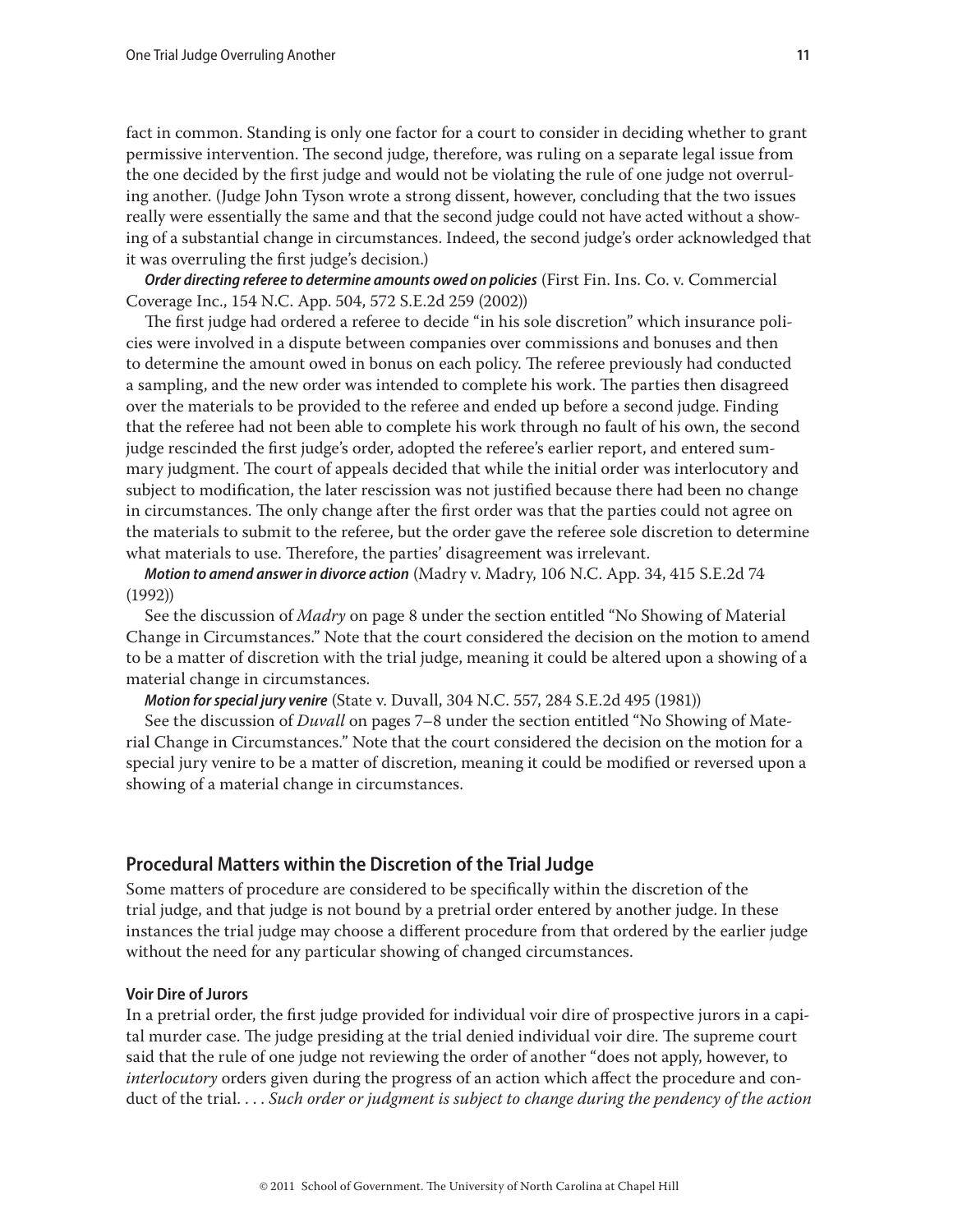*to meet the exigencies of the case*." State v. Stokes, 308 N.C. 634, 642, 304 S.E.2d 184, 189–90 (1983) (emphasis in original). The court noted that the statute on jury selection stated that in capital cases "the *trial* judge for good cause shown *may* direct that jurors be selected one at a time." *Id*. (emphasis in original). The statute, the court concluded, left the discretionary power with the judge who actually tries the case.

## **Consolidation of Cases for Trial**

The plaintiffs in *Oxendine v. Catawba County Department of Social Services* (303 N.C. 699, 281 S.E.2d 370 (1981)) filed an action in district court seeking permanent custody of a child for whom they were providing foster care. They also filed an adoption petition with the clerk of court. The clerk transferred the adoption proceeding to superior court because it involved both factual and legal issues. Rule 42(a) of the Rules of Civil Procedure allows a superior court judge to consolidate for trial actions pending in both district and superior court when they involve common questions of law or fact. Applying that rule, a superior court judge ordered the cases consolidated. The supreme court held that the consolidation is a discretionary decision to be determined by the judge who is to preside, and the earlier judge could not restrain the presiding judge by the entry of the order of consolidation. The court cited the "general principle that one superior court judge may not restrain another from proceeding in a cause over which he has jurisdiction." *Oxendine*, 303 N.C. at 703–04, 281 S.E.2d at 373.

## **Second Motions for Summary Judgment**

A motion for summary judgment is a decision on a matter of law. Therefore, a judge usually may not consider a second motion for summary judgment, whether from the same party or another, because it would mean reconsidering a legal decision by the first judge. If the second motion for summary judgment is on a different legal issue from that in the first motion, however, it may be considered. Determining whether the second motion is on the same or a different legal issue can be difficult. The following cases involve second motions for summary judgment.

- Carr v. Great Lakes Carbon Corp., 49 N.C. App. 631, 272 S.E.2d 374 (1980), *rev. denied*, 302 N.C. 217, 276 S.E.2d 914 (1981). The second judge did not have authority to consider the defendants' motion for summary judgment on punitive damages (for emissions from a manufacturing plant) when the same motion had been denied earlier by another judge. A decision on summary judgment is a matter of law, and, in this case, although fourteen additional deposition transcripts and seven new witness affidavits were presented the second time, the legal issue to be determined by the judge was the same. To rule otherwise, the court said, would mean that "an unending series of motions for summary judgment could ensue so long as the moving party presented some additional evidence at the hearing on each successive motion" and that such a procedure "would defeat the very purpose of summary judgment." *Carr*, 49 N.C. App. at 634, 272 S.E.2d at 377. Noting that the case could have been resolved by jury trial in the time taken for the summary judgment motions, the court stated, "The conservation of judicial manpower and the prompt disposition of cases are strong arguments against allowing repeated hearings on the same legal issues." *Id*. at 636*,* 272 S.E.2d at 378. Successive summary judgment motions are allowed, though, when they present different legal issues, as discussed below.
- Fox v. Green, 161 N.C. App. 460, 588 S.E.2d 899 (2003). A medical malpractice claim was based on a sponge being left in the patient. The defendant moved for summary judgment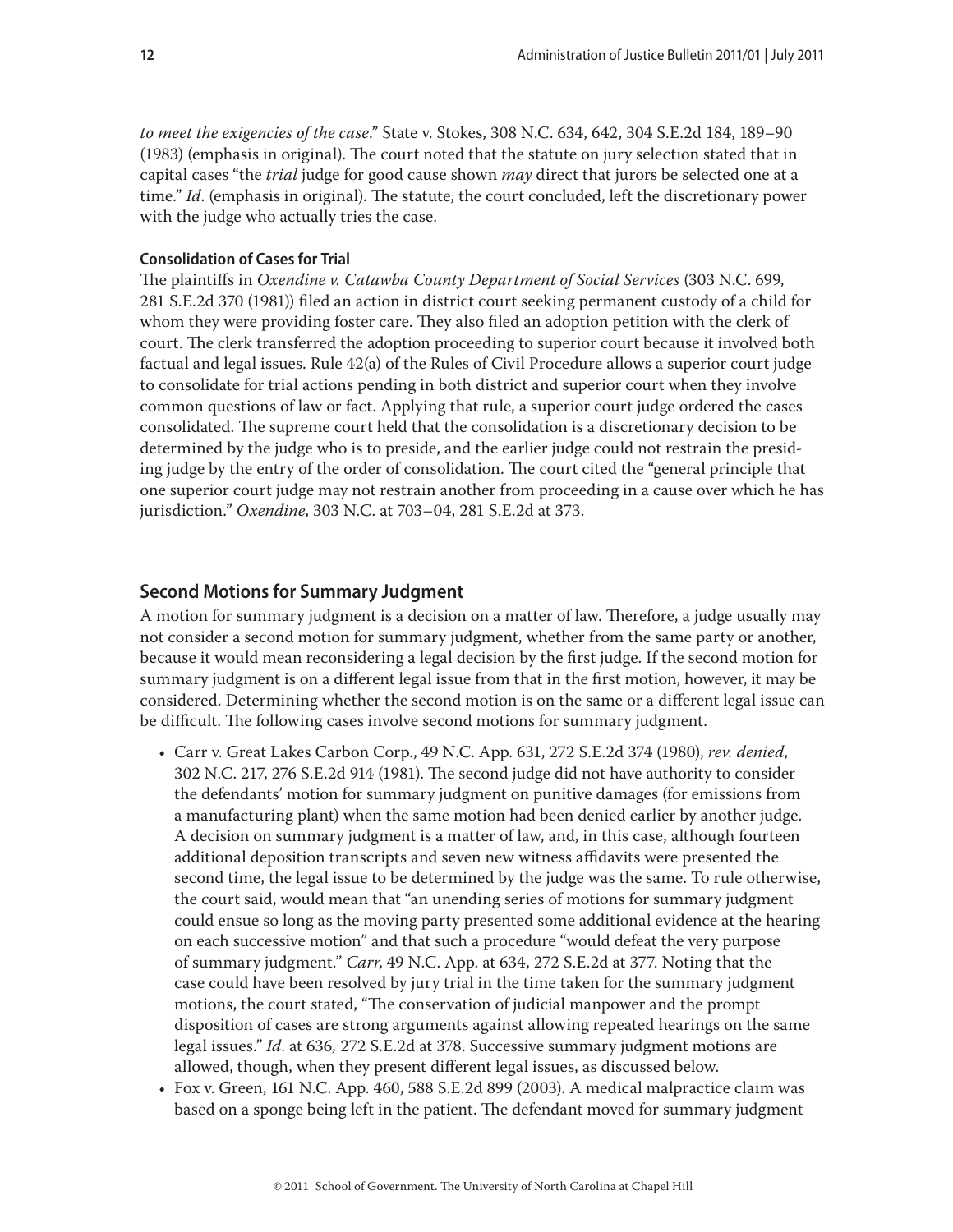asserting that the sponge was left for therapeutic purposes. The motion was denied and could not be reconsidered in a subsequent motion for summary judgment before a second judge, but the second judge could consider the portion of the second motion which dealt with punitive damages since that legal issue had not been presented in the first motion.

- Iverson v. TM One, Inc., 92 N.C. App. 161, 374 S.E.2d 160 (1988). In a dispute over a property easement the first judge denied the defendant's motion for summary judgment and granted a preliminary injunction to plaintiff. In denying summary judgment the judge found that there were genuine issues of material fact. When the case came for trial before the second judge the plaintiff requested a jury trial, causing the judge to first conduct a hearing on whether there were any issues of facts for a jury to decide. The judge found that that there was no disputed issue of fact for a jury and dismissed the complaint. The court of appeals reversed, holding that the second judge's decision was, in essence, summary judgment, though not characterized as such. Because the legal issue to be determined was the same as that decided by the first judge—whether there were any genuine issues of material fact—the second judge improperly overruled the first judge on a matter of law. "As the same legal issue was presented to both trial judges, it is immaterial that the second judge . . . may have had before him evidence not available to [the first judge]." *Iverson*, 92 N.C. App. at 164–65, 374 S.E.2d at 163.10
- Hastings for Pratt v. Seegars Fence Co., 128 N.C. App. 166, 493 S.E.2d 782 (1997). The plaintiff sued over injuries to a child from an allegedly defective gate and fence. The defendant's answer included a claim of contributory negligence because the child engaged in "horseplay" on the fence. The defendant moved for summary judgment, which was denied by the first judge. A second judge heard and granted defendant's second motion for summary judgment based on G.S. 99B-3, the statute exempting manufacturers of products from liability when the product has been improperly modified or used. The court of appeals held that the G.S. 99B-3 defense effectively had been raised in the contributory negligence defense of the answer and therefore could not be reconsidered by the second judge.
- Cail v. Cerwin, 185 N.C. App. 176, 648 S.E.2d 510 (2007). The plaintiff took out a construction loan with Canusa Mortgage, which Canusa sold to defendant Cerwin. The plaintiff paid off the loan, but Canusa did not notify Cerwin, and Cerwin subsequently foreclosed. When the plaintiff sued for a declaratory judgment on the status of the note, defendant Cerwin moved for summary judgment on both the plaintiff's claims and her counterclaim. The first trial judge denied the motion on most issues, including the plaintiff's first two claims for relief. Subsequently the plaintiff moved for summary judgment, and the second judge granted judgment for plaintiff on some issues, for defendant Cerwin on some issues, and reserved judgment on others. The court of appeals held that the second judge should not have ruled on the issues raised and ruled upon in the first motion for summary judgment. The first judge's denial of defendant Cerwin's motion for summary judgment on plaintiff's first two claims for relief was a legal conclusion that there were material facts in dispute. Therefore, the second judge was without jurisdiction to grant summary judgment on the same claims and conclude that there were no genuine issues of material fact. No party had raised the question of one judge overruling another; the court of appeals identified the issue itself, declaring that it was a question of the second

<sup>10</sup>*. Also see* Metts v. Piver, 102 N.C. App. 98, 100–101, 401 S.E.2d 407, 408 (1991) ("It is the rule in this State that an additional forecast of evidence does not entitle a party to a second chance at summary judgment on the same issues.").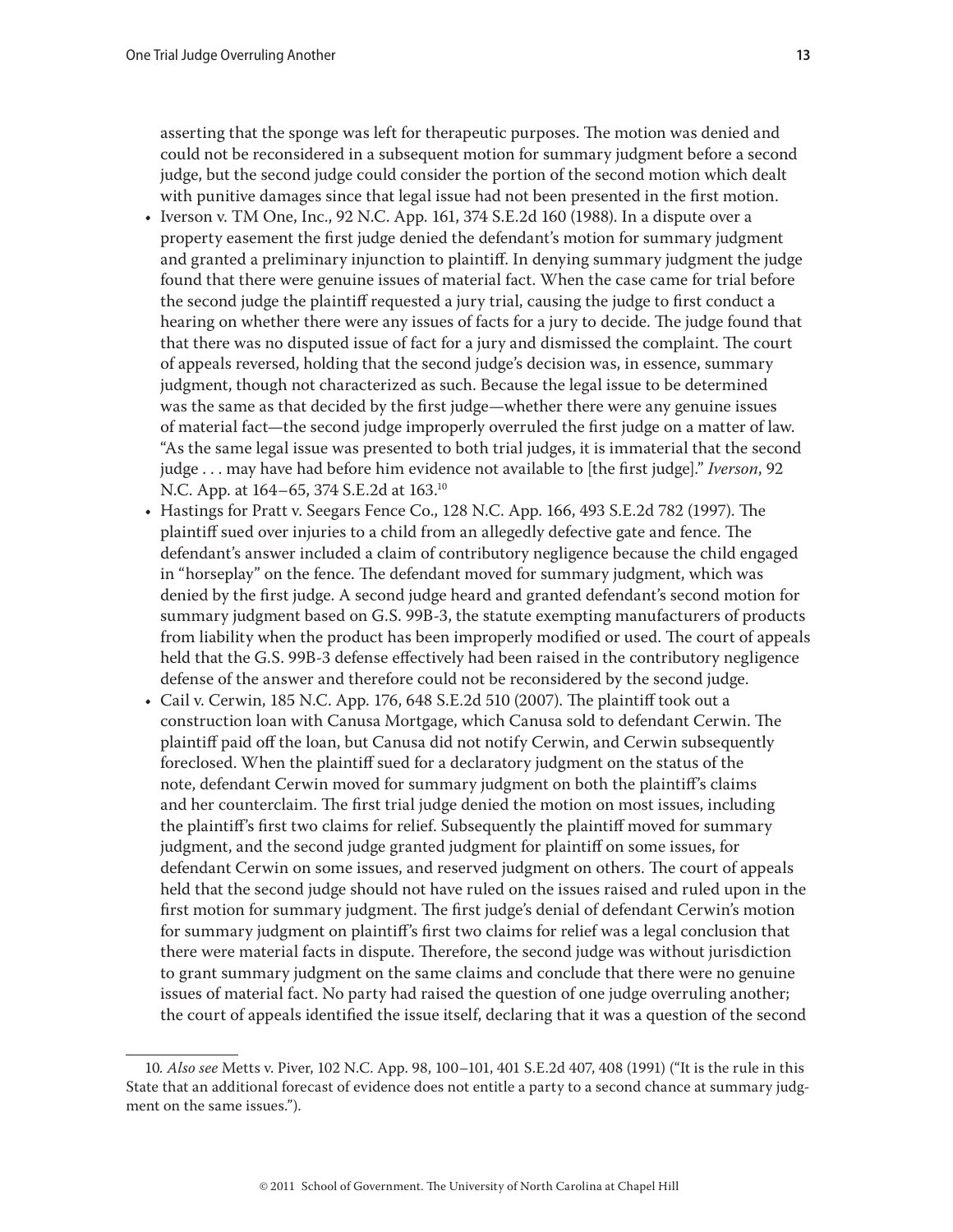trial judge's jurisdiction and could be raised at any time. That the first motion for summary judgment was made by the defendant and the second by the plaintiff did not matter. Nor did it matter that additional evidence was offered in support of the second motion because the essential legal issue was the same.

- Profile Investments No. 25, LLC v. Ammons East Corp., 700 S.E.2d 232 (N.C. App. 2010). In a breach of contract case for a real estate transaction gone bad the defendant Ammons filed three separate motions for summary judgment. The first two were denied, but the third was granted by a different judge. The court of appeals reversed without examining the legal bases for the different motions, saying that the judge granting the third motion had made no determination of a change in circumstances. It appears that the court mixed up the analysis. A decision on summary judgment is a ruling on a matter of law and ought not be changed by a second judge regardless of any change in circumstance; it is only when the ruling is on a matter of discretion that a change in circumstances allows a later modification.
- Shelf v. Wachovia Bank, No. COA-10-1510 (N.C. Ct. App. June 21, 2011). Theresa and Robert Shelf were caregivers for their grandson Travis Gambrell who had been injured by medical malpractice. As trustee for the trust established by the malpractice settlement, Wachovia paid the Shelfs monthly for Gambrell's care in addition to his medical expenses. When Gambrell died the remainder of the trust was to go to the state Department of Health and Human Services (DHHS) to partly repay its costs in providing medical assistance to Gambrell. Upon his death, however, the Shelfs sued Wachovia and DHHS claiming they were owed another \$500,000 plus. Both the Shelfs and DHHS moved for summary judgment, and both motions were denied. The Shelfs then voluntarily dismissed their case against DHHS, but DHHS came back in the case when the Shelfs continued to pursue Wachovia. A second judge heard DHHS's motion to dismiss, converted it to summary judgment, and ruled in favor of DHHS. The court of appeals held that the second judge could not overrule the first judge by granting summary judgment for DHHS when it had previously been denied by the first. In reaching its decision the court reviewed and compared the original motion for summary judgment and the subsequent motion to dismiss and determined that the legal basis for both was the same, that as a matter of law the trust instrument foreclosed any claim by the Shelfs following Gambrell's death.

## **The Effect of a Void Order**

An order is void ab initio and is a nullity and may be ignored by a later judge if the first judge had no jurisdiction to enter the order. State v. Sams, 317 N.C. 230, 345 S.E.2d 179 (1986). If the initial judge had jurisdiction, however, the order is merely voidable and remains in effect until voided by a direct challenge to its validity. In *Sams*, discussed above at page 6, the order in question had excluded a certain number of days from counting toward the speedy trial deadline. The order was entered ex parte, however, in violation of the statute. The supreme court determined that the order was voidable, not void ab initio, and thus had to be honored by the second judge unless challenged directly and vacated. The defendant attacked the order collaterally in a motion to dismiss for failure to comply with the speedy trial law. Because the order excluding the time had not been attacked directly and vacated, it had to be honored by the second judge.

In *Able Outdoor Inc. v. Harrelson* (341 N.C. 167, 459 S.E.2d 626 (1995)), discussed above on pages 5–6, the second judge vacated the first judge's award of attorney's fees against the